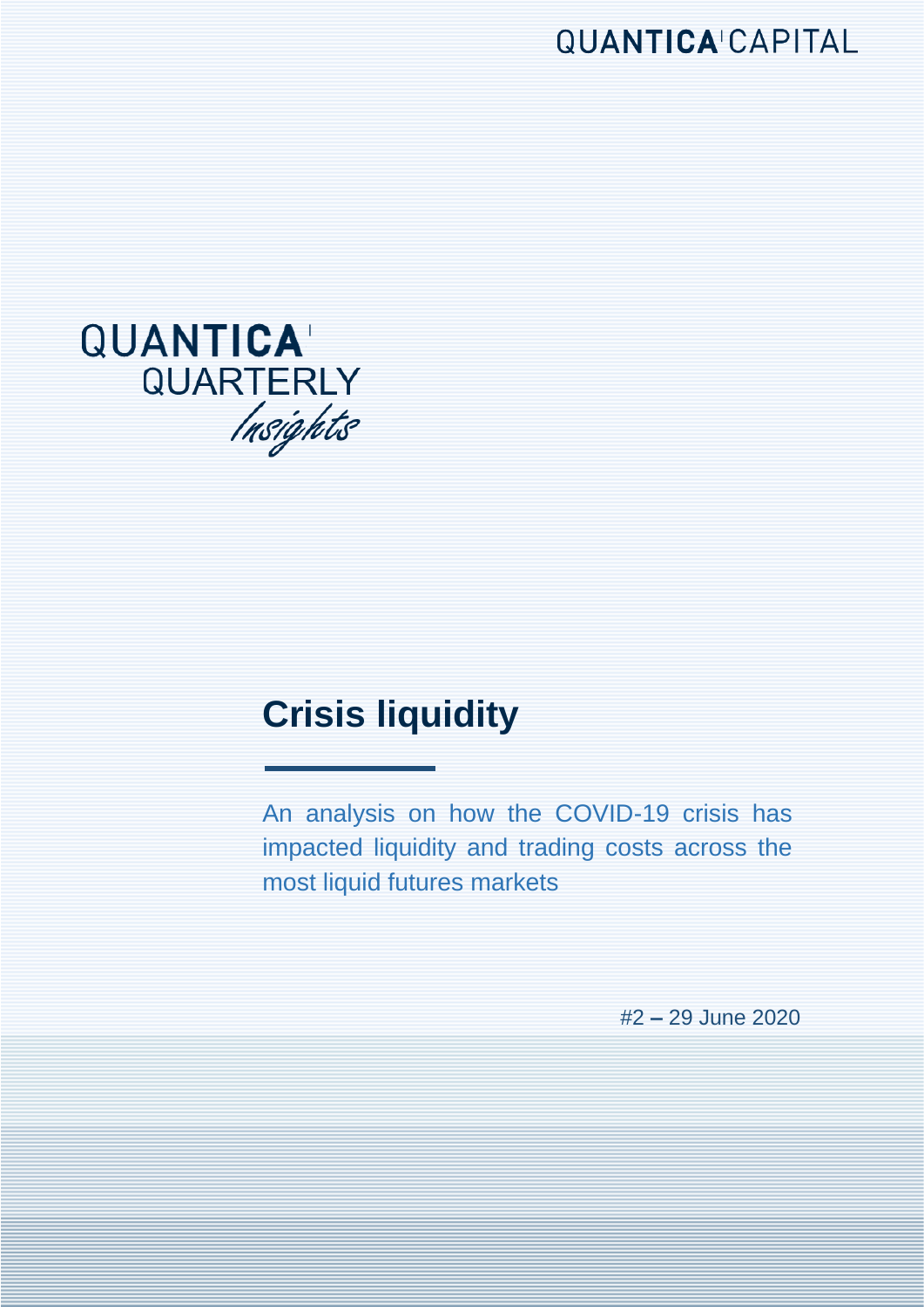The unprecedented surge in volatility across asset classes witnessed during the first quarter in 2020 has been accompanied by an unparalleled change in market liquidity across a variety of financial markets, including cash equity markets and global futures markets. In this note, we quantify and visualize the liquidity dynamics at aggregate asset class and individual market level via different metrics for the period from January to May 2020. Based on a universe of 45 of the most liquid futures contracts traded in the US and Europe, we highlight how the COVID-19 crisis has reshaped the liquidity landscape across equities, bonds, FX and commodities markets. Additionally, we group futures into eight buckets based on their asset class and regional belonging, and we quantify the deterioration in liquidity conditions from end of February onwards for each of these futures' buckets. We also shed some light on the dispersion of each metric within each bucket. Where a corresponding liquid underlying cash market exists, we also provide a comparative analysis of such metrics between the futures and the cash market. Finally, we highlight that a deterioration in liquidity does not necessarily lead to increased trading costs in a strategy implementation context. Analyzing real trading and execution data from our Quantica Managed Futures Program (QMF Program), we show that, while average price market impact across the universe of futures increased during the crisis, the cost of trading one unit of risk actually diminished during the same time period.

#### **Introduction: Quantifying market liquidity**

Liquidity is often described as the ability to transact at a reasonable cost across a variety of market conditions. Market liquidity can be measured in many different ways. In this note, we rely on a list of commonly used measures of liquidity<sup>1</sup>, as introduced and defined in Table 1:

**Liquidity metric Definition**

| Daily traded<br>volume                       | The number of contracts traded over<br>the entire trading day.                                                                                                                                                                                                     |
|----------------------------------------------|--------------------------------------------------------------------------------------------------------------------------------------------------------------------------------------------------------------------------------------------------------------------|
| Intraday price<br>volatility                 | The square root of the sum of squared<br>30-minute returns (log changes in mid-<br>point prices and annualized by square-<br>root of 250).                                                                                                                         |
| Average daily bid-<br>offer spread           | The average spread between bid and<br>ask at the top level of the order book<br>relative to the average mid-price over<br>each 30-minute interval of the trading<br>day, weighted by the average percent<br>of daily volume traded in each 30-<br>minute interval. |
| Average daily<br>available bid-offer<br>size | The average number of contracts<br>available on both the bid and the ask<br>at the top level of the order book over<br>each 30-minute interval of the trading<br>day, weighted by the average percent<br>of daily volume traded in each 30-<br>minute interval.    |

#### *Table 1: Overview and definition of liquidity metrics.*

Each of these liquidity metrics are estimated at various sample frequencies based on the intraday trade, bid and ask tick-by-tick history of each individual contract. For any futures contract and any given day we only consider the front month or most actively traded contract for such estimation. Calendar spread trades are excluded for the purpose of this note.

As we aim at highlighting the impact of the recent COVID-19 crisis on the liquidity of the most widely traded futures and cash markets globally, our analysis focuses on the short time period spanning from January 2020 to May 2020. Specifically, we aim at quantifying the average change for each liquidity metric between the low-volatility period from January 1<sup>st</sup> to February 21st, the high-volatility crisis period from February 24<sup>th</sup> to March 30<sup>th</sup>, and the recovery period from April 1<sup>st</sup> to May 22<sup>nd</sup> at individual contract and on aggregate asset class and regional level. The dispersion of such metrics within asset classes and regions is also illustrated.

#### **The change in liquidity conditions of the S&P 500 e-mini futures**

In order to help contextualize market liquidity dynamics in light of the recent volatility surge observed in early 2020, we illustrate the above metrics for the S&P 500 e-mini futures. With an average daily traded notional amount of more than USD 250 billion, the S&P 500 emini futures is the most traded futures contract globally, tracking one of the most widely followed financial gauge, the S&P 500 index.

 $\overline{a}$ <sup>1</sup> We deliberately do not include order book depth, another widely used measure of liquidity.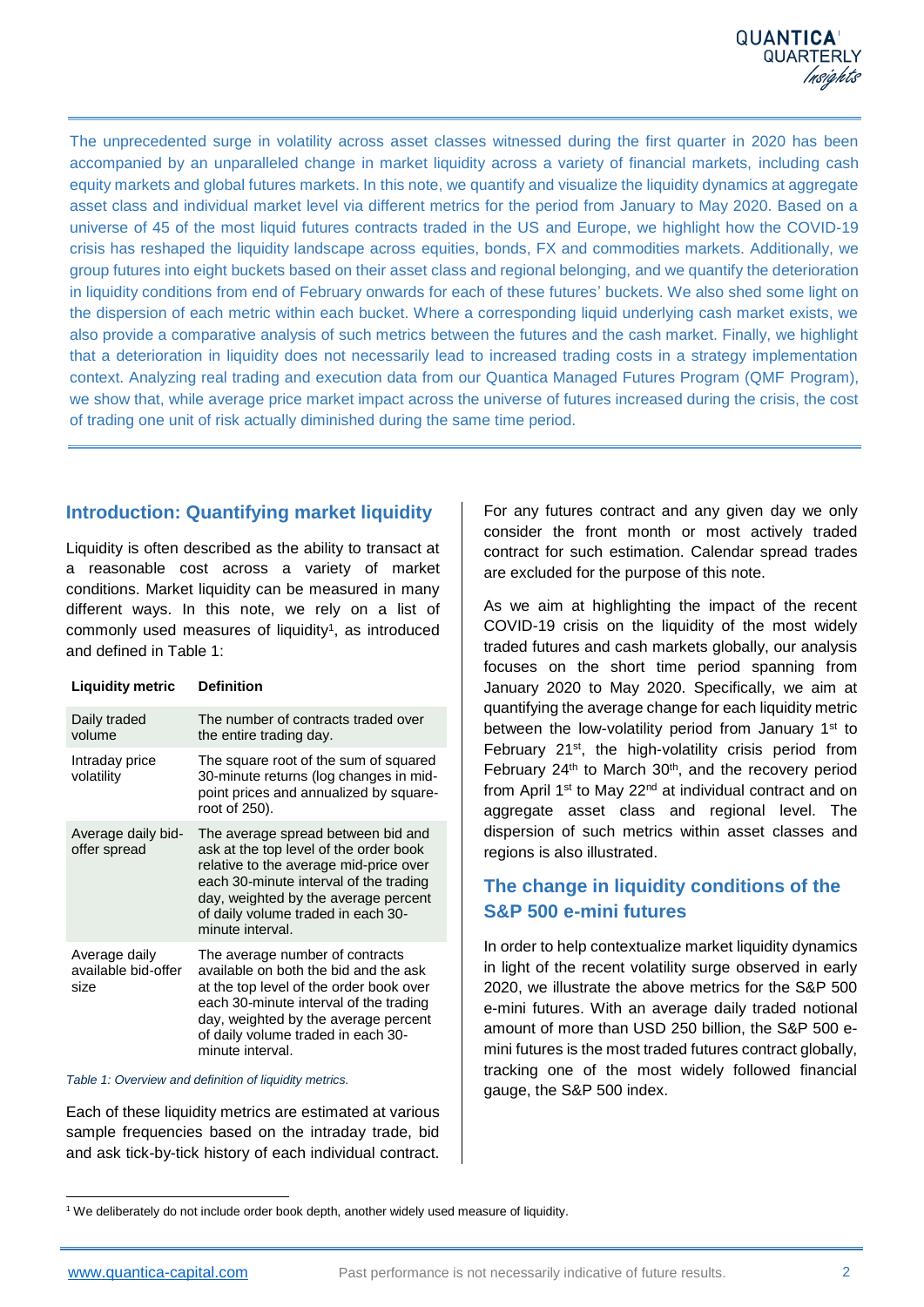calm period from January 1<sup>st</sup> to February 21<sup>st</sup> 2020, and are expressed in percentages of this reference average

Figure 1 provides an overview of the four liquidity measures between January 1<sup>st</sup> and May 22<sup>nd</sup> 2020. Traded volume, bid-offer spread and sizes are normalized with their average value estimated over the

> 140% 120% Annualized intraday volatility 100% 80% 60% 40% 20% 0% Jan-01 Feb-01 Mar-01 Apr-01 May-01 160% 140% Normalized daily level1 bid-ask size Normalized daily level1 bid-ask size120% 100% 80% 60% 40% 20% 0%

*Figure 1: Overview of the four liquidity measures between January 1st and May 22nd 2020 for the S&P 500 e-mini future. Daily traded volume, average bid-ask spread and daily level1 bid-ask size are normalized with their average value estimated over the calm period from January 1st to February 21st 2020, and are expressed in percent of this reference average value.*

The spike in volatility (with the intraday metric peaking at above 100% in mid-March) was accompanied by a sharp increase in traded volume, with the number of traded contracts nearly doubling during the first two weeks of the crisis, and a significant increase of bidask spreads. Both metrics quickly returned to pre-crisis levels from mid-March onwards. On the other hand, the average available bid-ask size at the top level of the order book sharply declined during the early days of the

crisis, to quickly reach only 20% of the typically available levels before the crisis, and unlike the bid-ask spread, it did not recover from these ultra-low levels until May. At the end of April, still only one third of the usual pre-crisis liquidity size was bid or offered at the top of the order book for the S&P 500 e-mini futures.

Given the striking shift in liquidity dynamics for the futures market, it is worth drawing a comparison with the cash market.

0%

80%

100%

120%

140%

Normalized average bid-ask spread

bid-ask spread

160%

180%

200%

100%

200%

Normalized daily traded volume

domalized daily traded volume

300%

400%



value.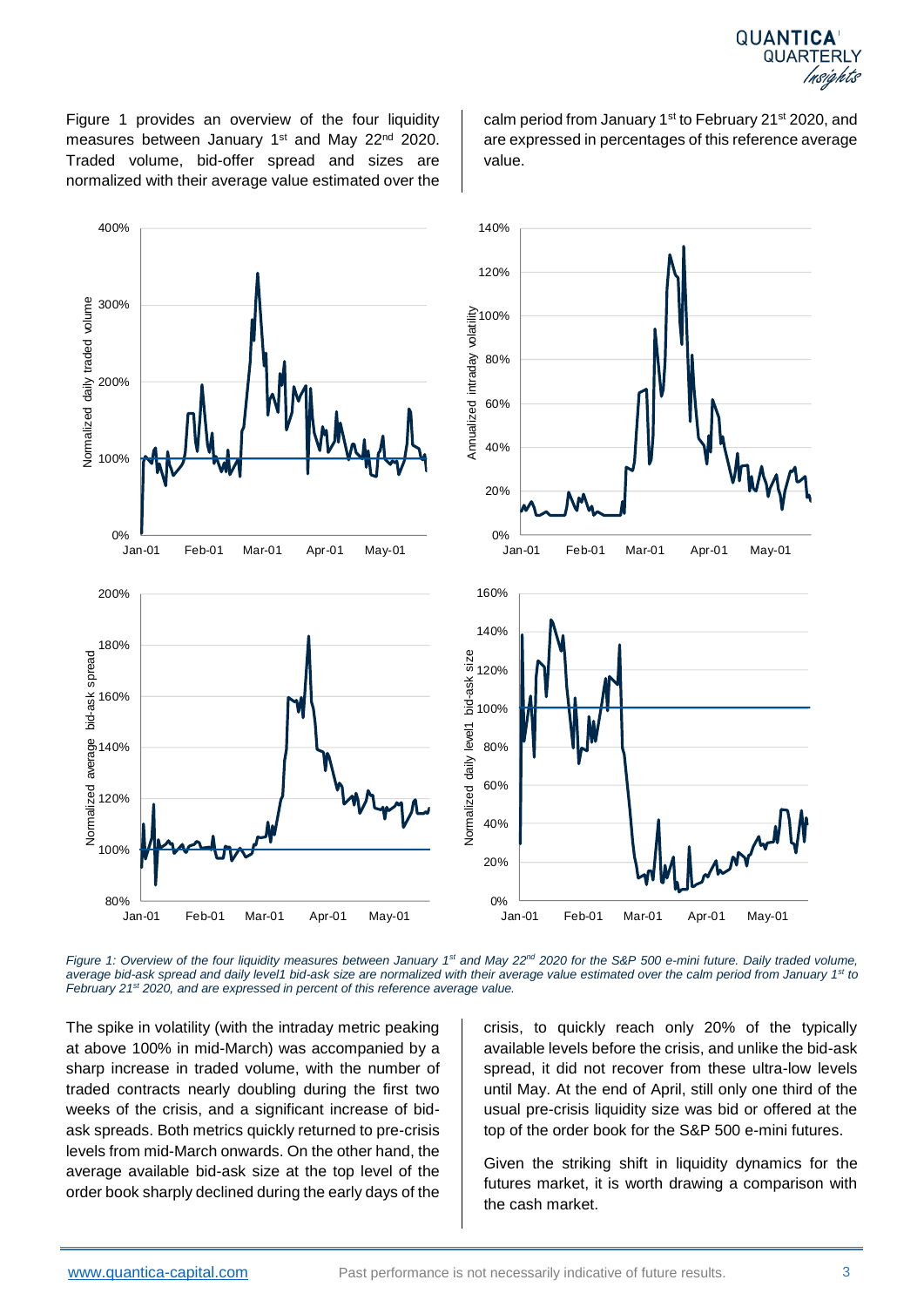

#### **Comparing S&P 500 futures versus cash market liquidity**

The cash-trading alternative to the S&P 500 e-mini futures is the [SPDR S&P 500 ETF Trust \(SPY\),](https://www.etf.com/SPY) which is the most liquid ETF globally. It trades an average notional amount of USD 20 billion a day under normal market conditions, notably only about 10% of its futures counterpart. Figure 2 shows the average bid-ask spread and available bid-ask size for the SPY S&P 500 ETF, both normalized with their respective pre-crisis averages, i.e. average bid-ask spread and available size from January 1<sup>st</sup> to February 21<sup>st</sup>. The metrics for the e-mini futures, introduced earlier, are included for comparison purposes.



*Figure 2: Average bid-ask spread and available bid-ask size for the SPY S&P 500 ETF, normalized with respective pre-crisis averages, i.e. average bid-ask spread and available size, from January 1st to February 21 st. The metrics for the S&P 500 e-mini futures are added for comparison purposes.*

The deterioration in average bid-ask spread throughout March was more meaningful for the S&P 500 ETF than for the e-mini futures, with the average bid-ask spread increasing by 50% to 100% versus average pre-crisis levels for the e-mini futures compared to an increase of 100% to 150% for the ETF, despite a more than fivefold surge in average daily number of contracts traded over the same period. Similarly, liquidity deterioration was most visible when looking at the available top-ofthe-book sizes. These dropped similarly by approximately 80% and had not yet recovered to precrisis levels at the end of May. Overall, we conclude that liquidity in the futures markets held up slightly better than in the respective cash markets.

### **Illustrating liquidity dynamics for equity index, government bond, FX and commodity futures**

In order to generalize this analysis across a broader range of markets, we introduce a universe of 45 of the most liquid futures contracts across equities, bonds, FX and commodities markets in the US and Europe. These futures all form an integral part of Quantica's actively traded investment universe.

For the sake of readability, we will focus on analyzing changes in liquidity conditions at an aggregate level. We group the universe into eight distinct buckets of similar futures contracts based on asset class and regional belonging, as outlined in Table 2.

| # | <b>Bucket name</b>          |   | # contracts List of future contracts | Equivalent<br>cash market |
|---|-----------------------------|---|--------------------------------------|---------------------------|
|   | Equities US                 | 4 | ES, NQ, DM, RTY                      | <b>SPY</b>                |
| 2 | <b>Equities Europe</b>      | 7 | VG, GX, CF, Z, SM, EO, QC            |                           |
| 3 | <b>Bonds US</b>             | 5 | TY, TU, FV, US, WN                   | TLT.                      |
| 4 | <b>Bonds Europe</b>         | 7 | RX, DU, OE, G, UB, IK, OAT           |                           |
| 5 | FX G7                       | 6 | EC, BP, SF1, CD, JY, AD              |                           |
| 6 | Commodities - Energies      | 5 | CL, CO, HO, XB, QS                   | <b>USO</b>                |
|   | Commodities - Metals        | 4 | GC, HG, SI, PL                       | <b>GLD</b>                |
| 8 | Commodities - Agriculturals | 7 | C, W, S, LC, LH, SB, KC              |                           |

*Table 2: Overview of different futures buckets, grouped by asset class and regional belonging.*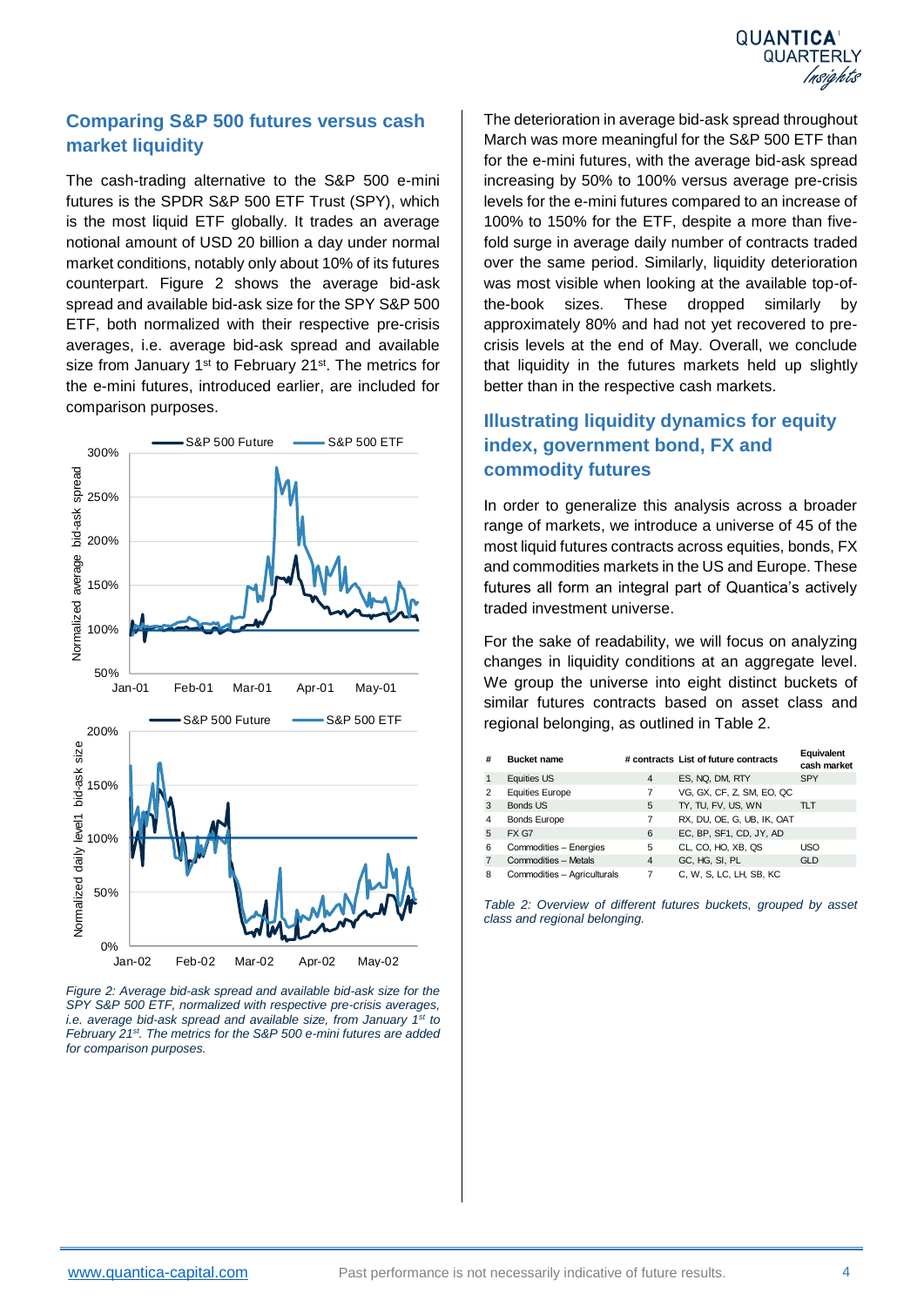

Before looking further into aggregate liquidity metrics across buckets, we provide, with Figure 3, an overview of the relative change in average number of contracts traded per day during the peak of the COVID-19 crisis versus the beginning of the year until February 21<sup>st</sup>.



*Figure 3: Average daily traded number of contracts in March divided by the average daily traded number of contracts for the period January 1st - February 21st for each of the 45 futures contracts. Contracts are grouped by bucket (see Table 2), and ranked in descending order of traded volume within each bucket.* 

The average number of traded contracts during the month of March increased across all markets (with the exception of Lean Hogs, Sugar and the 30yr German Govt Bond) and asset classes. The increase in volume was most significant in European equity futures, where all contracts more than doubled their average daily volume with the exception of the DAX, followed by their US counterparts, the 2yr and 5yr US notes and the CHF FX future. A first and important take-away is that the COVID-19 crisis led to a significant increase in trading activity and liquidity supply across all of the most liquid global futures markets.

Figure 4a depicts a complementary view to Figure 3 and the distribution of traded volume across bucket constituents for each bucket and for each of the three distinct periods under consideration. The data for each contract is again normalized to its average over the calm period spanning from the beginning of the year until February 21<sup>st</sup>. The increase in volume was significant across all asset classes in March, but reverted back to below pre-crisis volumes in April and May.

Figures 4a-d show the distribution of the four liquidity metrics (traded volume, bid-ask spread, available size, intraday volatility) across constituents for all buckets and each of the three distinct periods under consideration.



*Figure 4a: Distribution of traded volume by bucket for each of the three distinct periods under consideration; data for each contract is normalized to pre-crisis averages from January 1st to February 21st .*



*Figure 4b: Average bid-ask spreads by bucket for each of the three distinct periods under consideration; data for each contract is normalized to pre-crisis averages from January 1st to February 21st .*



*Figure 4c: Average top-of-the-book bid-ask size by bucket for each of the three distinct periods under consideration; data for each contract is normalized to pre-crisis averages from January 1st to February 21st .*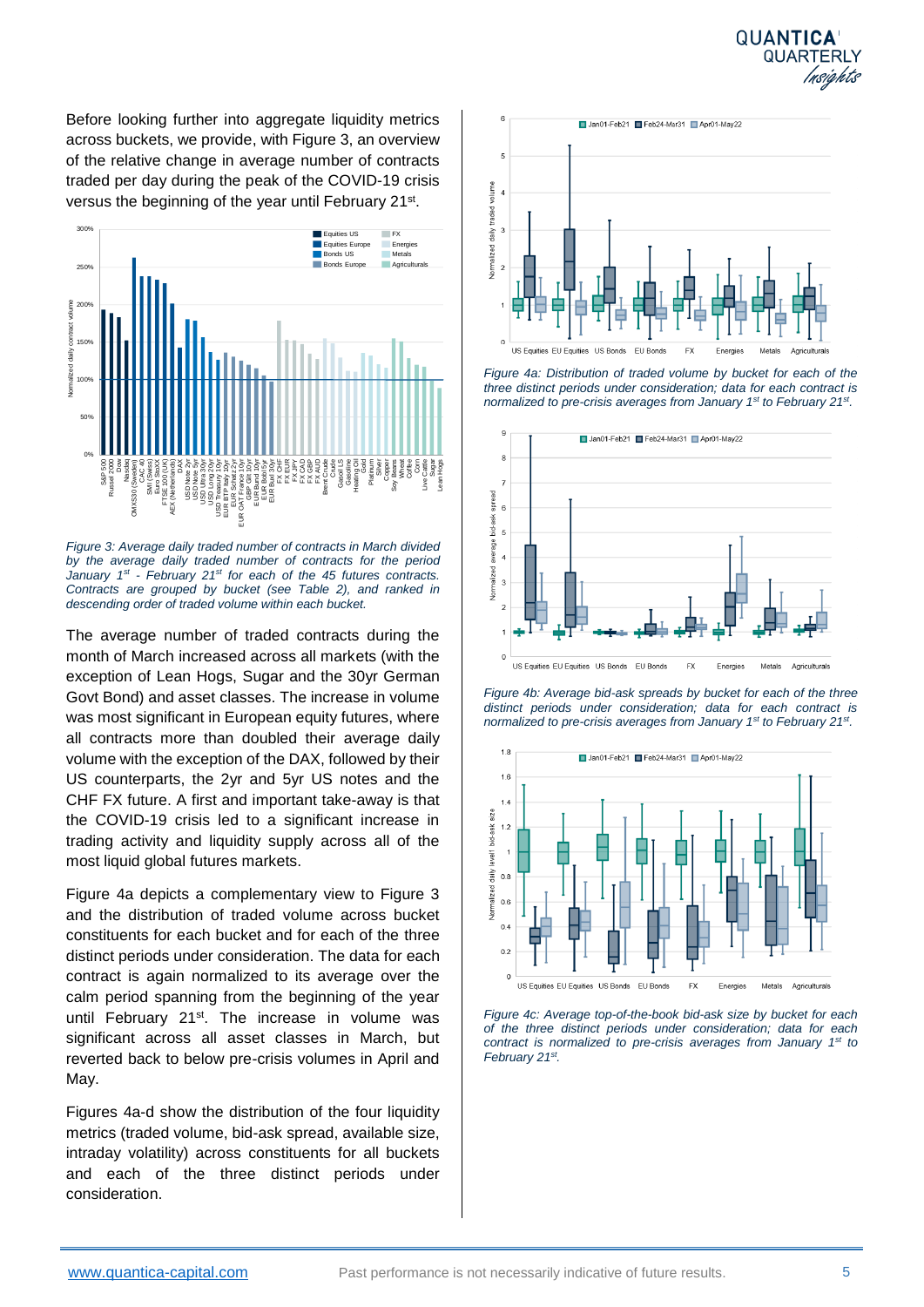

*Figure 4d: Intraday volatility by bucket for each of the three distinct periods under consideration; data for each contract is normalized to pre-crisis averages from January 1st to February 21st .*

Figures 4b, 4c & 4d confirm our earlier observations made on the example of the S&P 500 e-mini futures and cash markets: average bid-ask spreads increased and top-of-the-book sizes decreased across asset classes and regions. Additionally, the dispersion within an individual bucket can be significant. While the S&P 500 e-mini futures saw an average increase of its bidask spread by 50%, its other US equity index counterparts, the Nasdaq, Dow Jones and Russell 2000 futures, saw their bid-ask spreads explode by four to eight times during the same time interval. The European equity bucket was prone to a similar, relatively high dispersion, with the Eurostoxx 50 showing by far the smallest increase in bid-ask spreads compared to all other European index futures<sup>2</sup>. Both increase and dispersion in bid-ask spreads were similarly elevated in the energy markets. However, it is worth putting this into perspective within the massive volatility spike observed within the energy complex during the months of March and April, when intraday volatility peaked at 200% for certain contracts. The only markets that did not see their bid-ask spreads move materially higher were both the European and US bond futures with average bid-offer spreads remaining tight throughout the crisis.

The biggest shift, however, concerns again the average available size offered at the top of the order book. That average available size has dropped consistently and significantly across all buckets and markets by 50% to 80% between January - February and March - May. The drop was most significant across equity and bond futures, while more moderate in some of the commodity markets. Additional analysis shows that, while most US and European bond contracts have recovered up to 80% of pre-crisis levels at the end of May, equities, FX and energy markets remain significantly below precrisis top-level liquidity sizes.

#### **Futures versus cash markets**

The drop in available quotes at the top of the order book was not restricted to futures markets. Figure 5 provides a comparative overview of four markets (S&P 500, 20 year US Treasury rates, Gold and Crude Oil) for which a highly liquid future contract as well as a highly liquid cash ETF co-exist. As can be seen from this chart, available bid-offer sizes in cash markets followed a very similar pattern to their futures counterparts.



*Figure 5: Overview of four key markets comparing normalized average top-of-the-book bid-ask sizes of futures contracts and their respectively comparable cash ETFs for the three distinct periods under consideration.* 

In summary, both the bid-offer spread and the bid-offer size metric do offer a complementary view on prevailing market liquidity conditions. The significant shift in liquidity conditions outlined above is most relevant to any strategy dealing in these markets, such as Quantica's QMF Program. Beyond the simple observation of liquidity conditions, a key consideration is to understand whether the deterioration of liquidity is actually accompanied with a deterioration of trading costs. Indeed liquidity and trading costs are not necessarily the same concepts, as we further outline below.

#### **Trading costs measured as bid-ask spread per unit of risk**

The trading cost associated with an exchange-traded security is a function of the average bid-offer spread and the depth of the order book for that contract: the higher the bid-ask spread and the less contracts bid or offered at the top of the book, the higher the cost for buying or selling such contract.

At the same time, when looking at trading costs, one should also take into account the volatility associated

 $\overline{a}$ <sup>2</sup> More specific data is available upon request.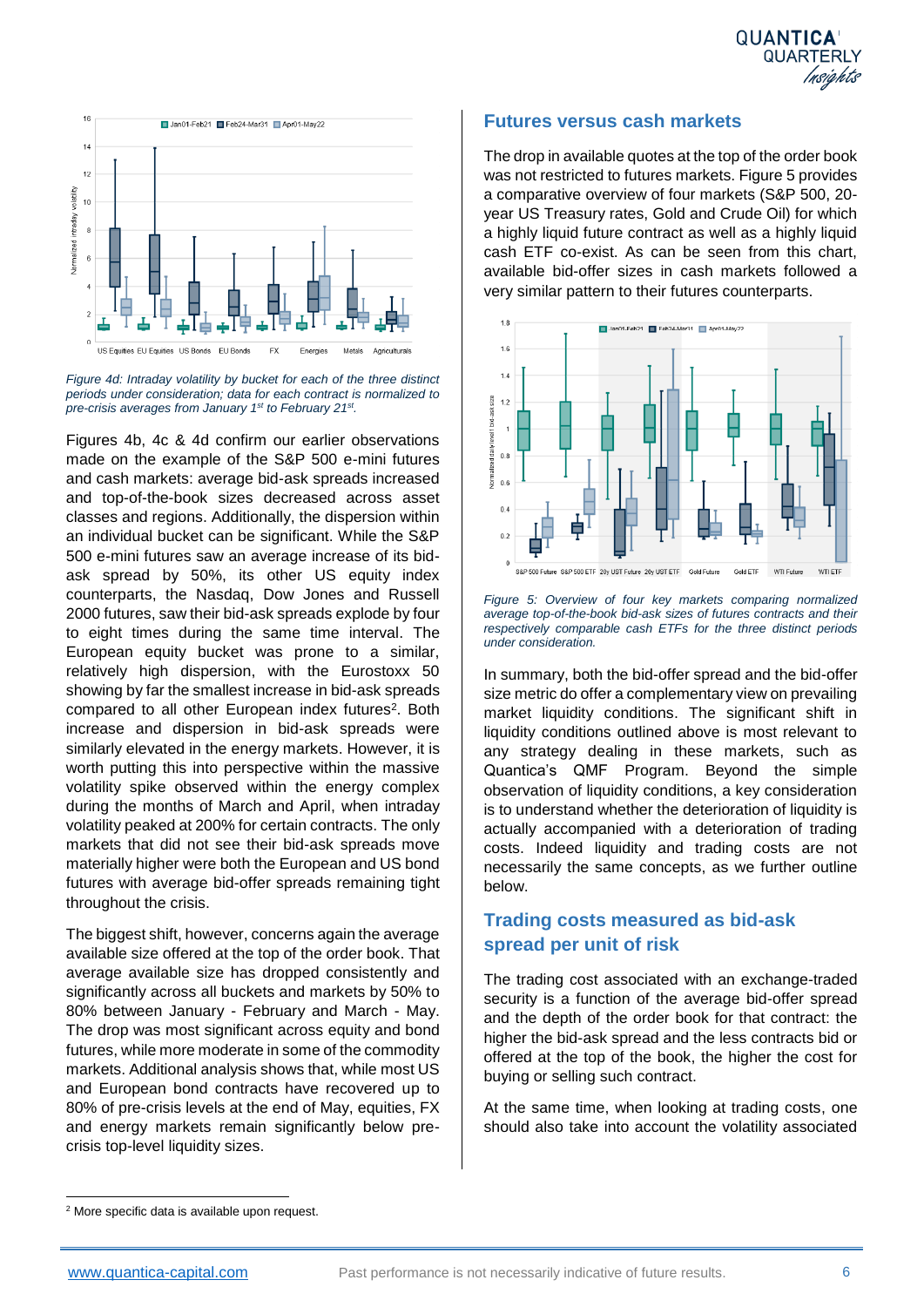with investing into such contract. By way of illustration, we consider the following two hypothetical contracts:

- One contract displaying an average bid-ask spread of USD 1 and daily volatility of USD 10 / contract
- Another one displaying an average bid-ask spread of USD 2, and daily volatility of USD 40 / contract

For every dollar of volatility exposure, the first contract will cost 10 cents (1/10), while the second contract will cost only 5 cents (2 / 40). The second contract appears to be less liquid than the first one (due to an average bid-ask spread that is twice as high). However, in a riskbased investment strategy context, it is less expensive to trade it, as the upside offered by the higher volatility more than offsets the higher bid-ask spread.

Following this rationale, we introduce a "liquidity-torisk" measure for a security defined as the ratio of its average daily bid-offer spread to its intraday volatility, with bid-ask spread and volatility as shown in Table 1. Figure 6 illustrates the distribution of this liquidity to risk measure for each of the eight buckets before and during the COVID-19 crisis.



*Figure 6: Average bid-ask spread normalized by volatility across all buckets and for each of the three distinct periods under consideration; data for each contract is normalized to pre-crisis averages from January 1st to February 21st .* 

Figure 6 shows that – at least from a normalized bidask spread perspective – the deterioration in liquidity across all buckets in March was over-compensated by the increase in volatility observed over the same period. In other words, while the cost of trading increased, the additional costs were more than offset by the additional investment opportunities that came along with significantly higher volatility. From a riskbased investment approach, trading cost to execute a certain amount of Value at Risk into a portfolio actually decreased during the COVID-19 crisis. One might conclude that liquidity actually increased during the crisis from a risk-based trading cost viewpoint.

Similarly, with volatility coming back off its peak during April and May, the bid-ask spread-to-risk metric increased back to levels that were comparable to the levels observed before the crisis broke out.

#### **Trading costs measured as bid-offer size by risk**

The same reasoning can be applied to the available bid-offer size. We argue that a lower quoted bid-offer size is not necessarily an indication of increased trading costs. Like with spreads, quoted bid-offer sizes should be evaluated in relation to intraday volatility levels. Indeed, a market maker's position sizing should be more or less proportional to the prevailing intraday market risk. As volatility moves higher, market makers will likely adjust their positions by reducing quoted sizes, in order to remain within their risk constraints.

We show the product of the bid-offer size by intraday volatility across all buckets and for the same three time periods as below in Figure 7. For the equity and energy buckets, this metric notably increased during March, meaning that the amount of available risk to trade per quoted contract increased. Like the spread-to-volatility metric, the size-by-volatility metric for US and European futures has reverted on average back to precrisis levels at the end of May. While equity bid-offer sizes remain far below their pre-crisis levels, because of the still elevated equity market volatility, the cost to trade a certain amount of equity risk has not deteriorated this year. It actually improved during the crisis. In the energy complex, available quote sizes still give access to a greater amount of traded risk compared to before the crisis.



*Figure 7: Average bid-ask size times intraday volatility across all buckets and for each of the three distinct periods under consideration; data for each contract is normalized to pre-crisis averages from January 1st to February 21st .*

Figure 7 also highlights that, from the perspective of this size-by-risk metric, bond markets remain a notable exception amongst the various buckets: Trading costs were largely higher between March and May compared to the period between January and February. This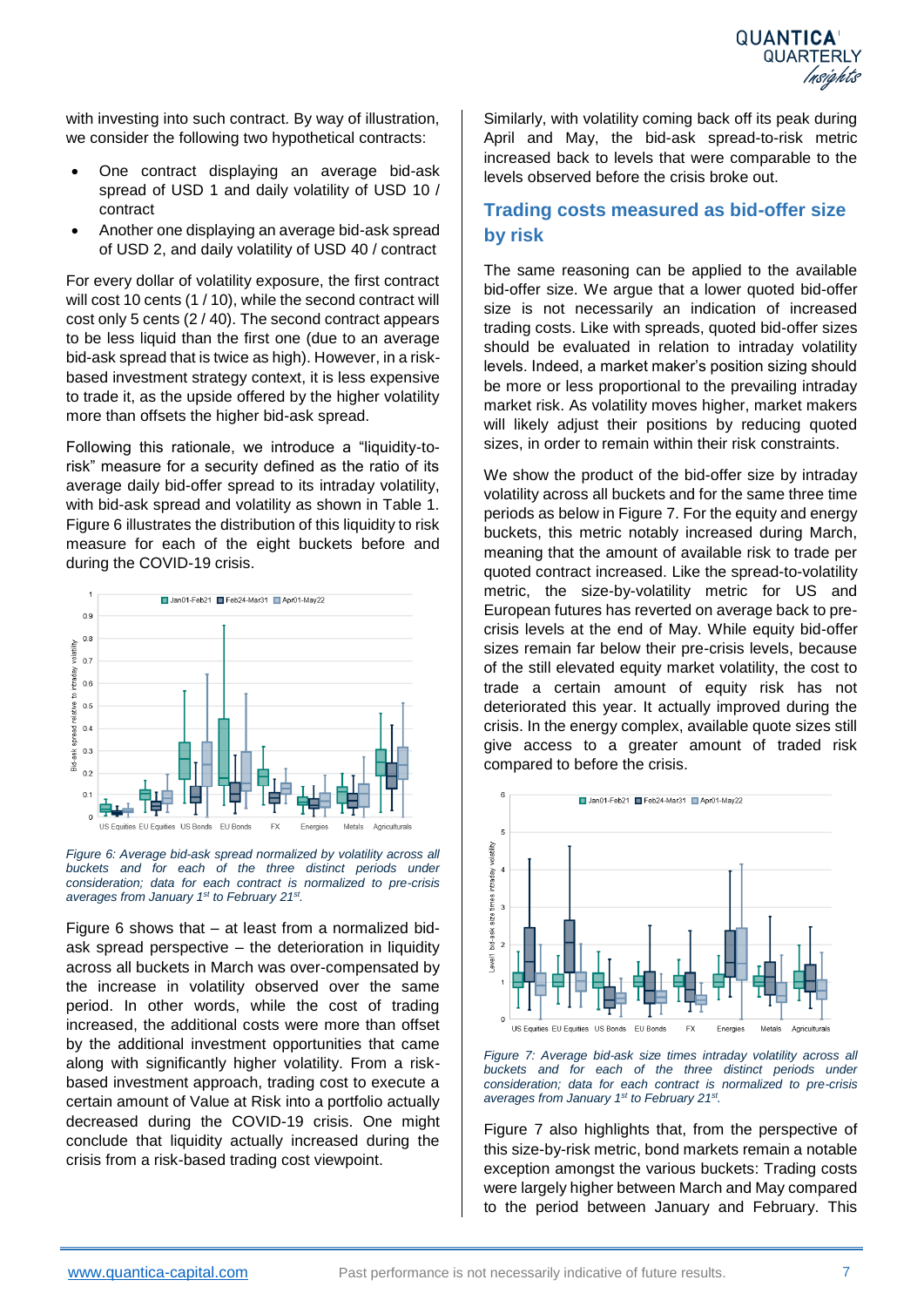means that, unlike for most other futures markets, the amount of tradable risk available at the top of the order book has decreased for most bond futures between the end of February and May.

#### **Trading costs measured as market impact or realized arrival slippage**

We conclude this note by presenting an empirical way of quantifying trading costs. Unlike the top-of-the-book bid-offer spread and sizes, which are estimated from publicly available market data, market impact – or the difference between the signal or arrival price of an order and its average executed price – can only be inferred from actual trading activity on such markets. To measure empirical market impact requires a relatively large number of actual orders, which makes a 'real-time' daily estimate close to impossible. In order to get a view on how market impact evolved throughout the crisis, we analyze Quantica's proprietary trade execution database and the more than 2'000 trades actually executed between January 1<sup>st</sup> and May 22<sup>nd</sup> 2020.



*Figure 8: Average signed cumulative price return expressed in number of ticks across all buy and sell orders from the entry time of an order until the full completion of such order (0% - 100%) and for an additional period equal to the duration of completing the order (100% - 200%). Two periods are shown: 1 January 1st - February 21st 2020 and February 24th - May 22nd 2020.*  Source: Quantica/Bloomberg.

We are interested in measuring the average cumulative price return per contract expressed in number of ticks across all buy and sell orders (across all 45 futures contracts previously introduced) from the entry time of an order until the full completion of such order (0% - 100%) and for an additional period equal to the duration of completing the order (100% - 200%). Figure 8 provides such analysis for the period from January 1st to February 21<sup>st</sup>, and for the period from February 24<sup>th</sup> to May 22<sup>nd</sup>. More granular analyses by buckets and participation rates are beyond the scope of this note.

Given the reduced order book depth identified previously across all asset classes, the average market impact per contract measured during the crisis months has been materially higher (approximately twice as high) compared to the pre-crisis average impact of 1 tick. However, this number needs to be put into context of a much higher volatility environment. The risk exposure gained from buying or selling one lot of such security is materially higher compared to before the COVID-19 crisis.

Interestingly, the typical post-trade mean-reversion following the completion of an order was not materially different between both time periods considered.

Finally, it is worth putting these numbers into perspective. By converting the impact of each individual order into dollars (thus accounting for the size of each order) and aggregating the dollar impact of all orders for March 2020, we obtain an implied drag on the QMF Program's portfolio performance amounting to a modest 6bps for the full month! This figure seems surprisingly low, notably for a month that saw one of the most significant portfolio rebalancing as a result of one of the biggest market turmoil experienced since the inception of the strategy in 2005. The trading volume during the crisis period was increased by a factor of 2.5 compared to the low volatility period up to February 21st. These figures impressively confirm our general findings that the global futures markets provided significant 'crisis liquidity'. Trend-following CTAs focusing on the most liquid futures markets, such as Quantica, were able to effectively implement their systematic strategies even during this extremely stressed crisis period.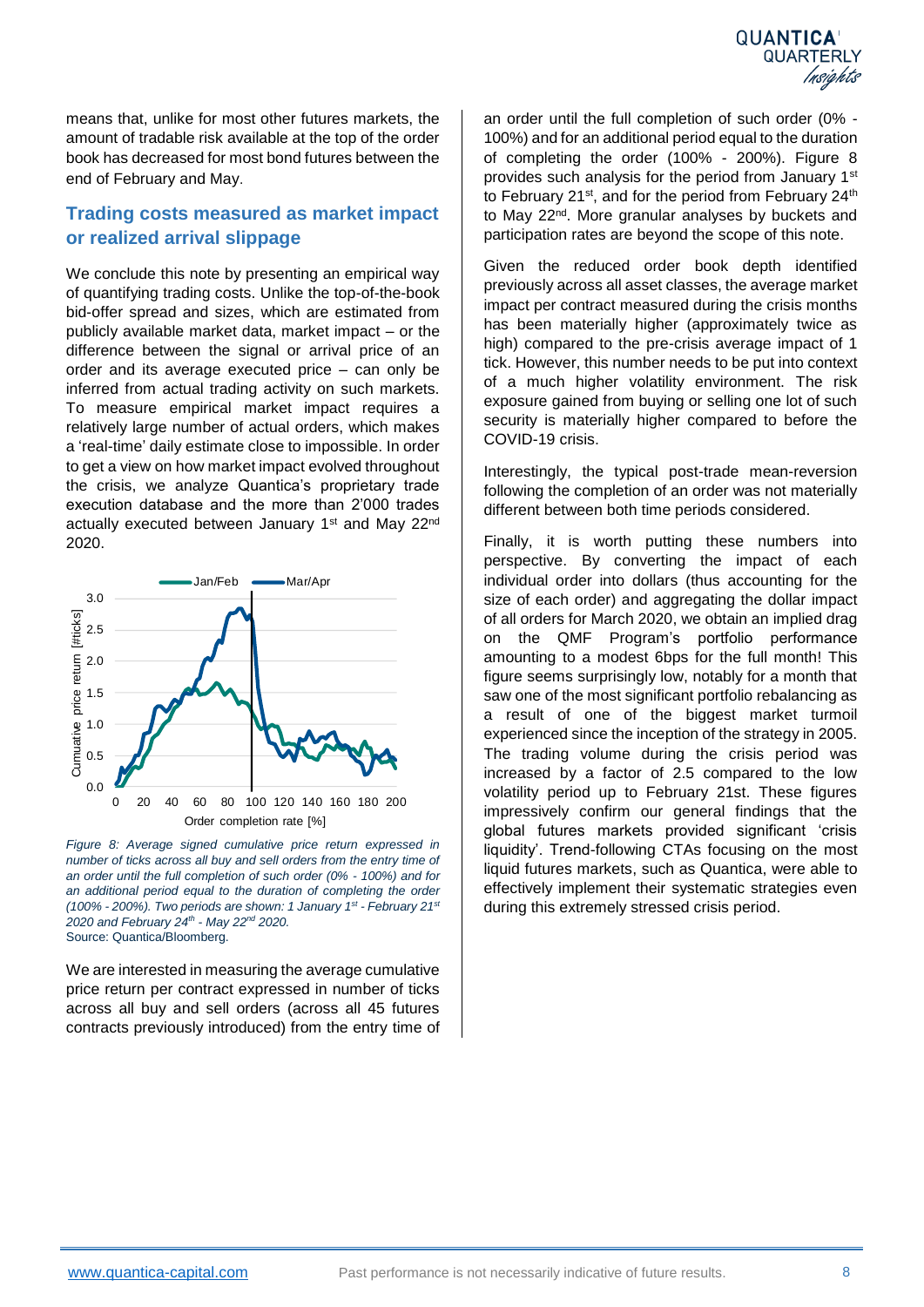

#### **Conclusion**

The COVID-19 crisis has led to seismic shifts in liquidity conditions across futures and cash markets, asset classes and regions. The massive volatility spike in March 2020 led to a sharp deterioration in liquidity, best captured by sizeable declines of up to 80% in the average available number of contracts bid or offered at the top of the order book of a number of the most widely traded futures markets globally. Nonetheless, despite this significant drop in order book depth and the increase in bid-offer spreads, the average market impact incurred by a strategy trading a universe of 45 of the most liquid futures in the US and in Europe only increased by a factor of 2. This is to be put into perspective with the decrease in cost of trading one unit of risk for most futures markets over the same time-interval due to the heightened volatility.

Trend-following CTA strategies focusing on a broadly diversified universe composed of the most liquid futures contracts across major asset classes offer the advantage of liquidity, capacity and transparency to investors. Such attributes are valuable in times of increased market stress and volatility. We showed that futures markets offered sufficient and substantial liquidity, even in those times of extreme stress and heightened volatility, to absorb the additional portfolio turnover without incurring significantly higher market impact costs.